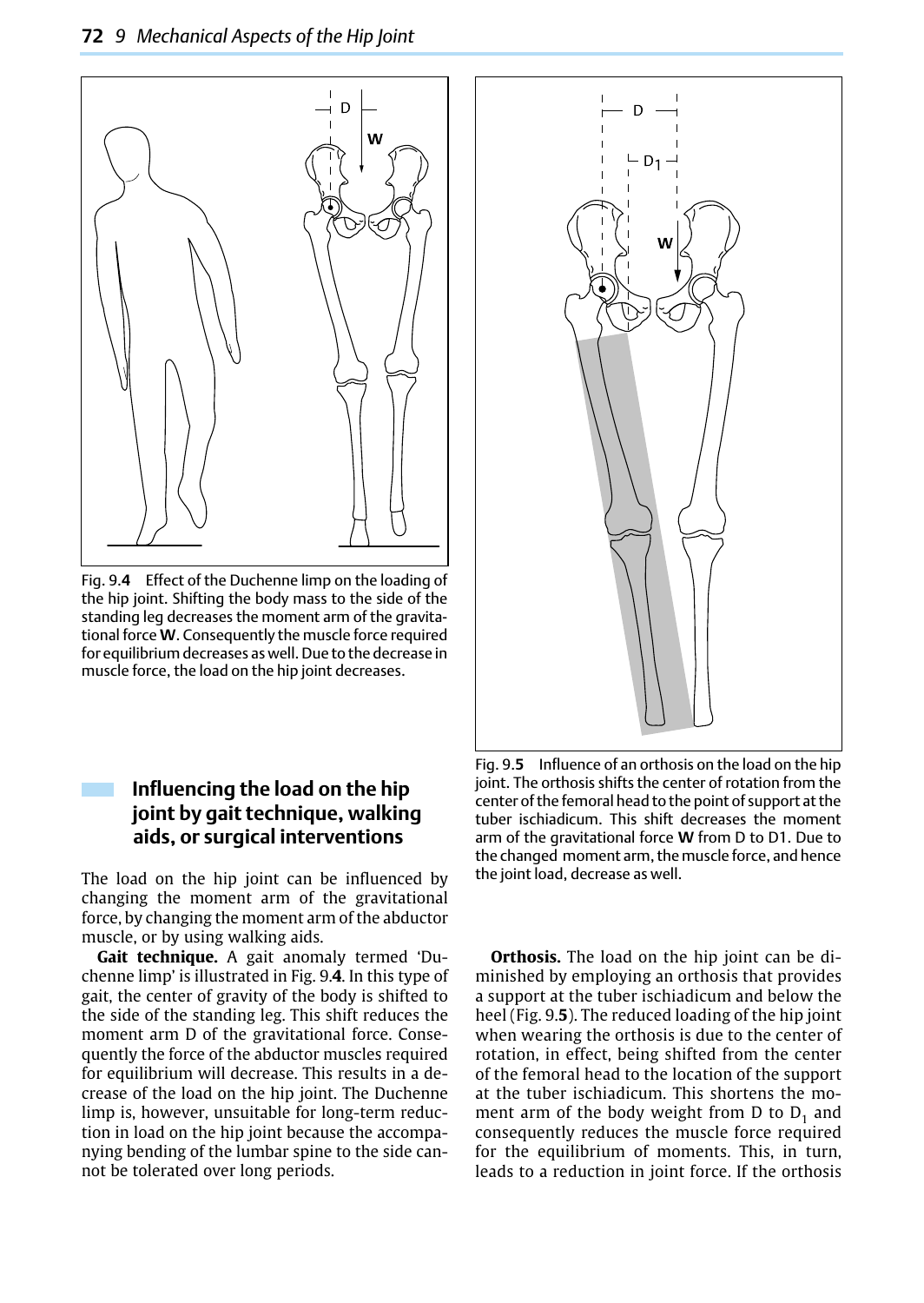is not correctly fitted by the technician (or is not correctly worn by the patient due to discomfort) so that the support is not provided at the tuber ischiadicum, no unloading of the hip joint will result.

**Cane.** A cane employed contralaterally effects a decrease of the hip joint force. For reasons of brevity we consider here only the y-component of the joint force, again in the stance phase of slow gait (Fig. 9.**6**). **S** designates the force from the cane on to the hand.  $S_y$  is the y-component of this force; it points in the positive y-direction. The assumptions on the magnitude  $|\mathbf{W}_v|$  and the moment arm D of the gravitational force remain unchanged:

$$
|\mathbf{W}_y| = 0.8 \cdot m \cdot g
$$
  
 
$$
D = 2.0 \cdot L_1
$$

In addition, we assume the moment arm E of the cane to be 4 times the moment arm of the abductor muscle

$$
E = 4.0 \cdot L_1
$$

With these assumptions we obtain from the equilibrium condition of moments (in accordance with the sign convention for moments)

$$
-L_1 \cdot |\mathbf{F}_y| + D \cdot |\mathbf{W}_y| - E \cdot |\mathbf{S}_y| = 0
$$

$$
|\mathbf{F}_y| = 2.0 \cdot |\mathbf{W}_y| - 4.0 \cdot |\mathbf{S}_y|
$$

Using a cane reduces the magnitude of the abductor muscle force by an amount equal to four times the force |**S**y| between the cane and the hand. In equilibrium it holds for the y-components of the forces that

$$
H_y + F_y + W_y + S_y = 0
$$

The addends in this equation are positive or negative numbers that designate the magnitude and sense of direction of the forces (in precise terms, these numbers are the y-coordinates of the force vectors). As  $W_{v}$  and  $S_{v}$  point in opposite directions ( $W<sub>v</sub>$  being negative and  $S<sub>v</sub>$  positive), we re-formulate the above result obtained from the equilibrium condition of moments as

$$
F_y = 2.0 \cdot W_y + 4.0 \cdot S_y
$$

It then follows for  $H_v$  that

$$
H_y = -F_y - W_y - S_y
$$
  
\n
$$
H_y = -2.0 \cdot W_y - 4.0 \cdot S_y - W_y - S_y
$$
  
\n
$$
H_y = -3.0 \cdot W_y - 5.0 \cdot S_y
$$

and with insertion of  $W_v = -0.8 \cdot m \cdot g$ 



Fig. 9.**6** Influence of the use of a cane on hip joint load in the stance phase of slow gait; (only the y-components of the forces are discussed). **S** designates the force from the cane on the hand, E designates the moment arm of the force **S**, other designations as in Fig. 9.**2**. The moment of the force **S** is opposite to the moment of the gravitational force **W**. The muscle force **F**<sup>y</sup> required for equilibrium is thus reduced; in consequence the hip joint load **H**<sub>y</sub> is reduced.

$$
H_y = 2.4 \cdot m \cdot g - 5.0 \cdot S_y
$$

Using the cane reduces the y-component of the force on the hip joint by an amount equal to five times the force  $S_{v}$  between cane and hand. The effect can be illustrated with an example. Given a body mass of 60 kg, the gravitational force m⋅g amounts to 600 N (rounded). The y-component of the force on the hip joint then amounts to

$$
H_y = 2.4 \cdot m \cdot g = 2.4 \cdot 600 = 1440 N
$$

Using a cane and assuming a force of  $S_v = +50$  N between hand and cane we obtain

$$
H_y = 1440 - 5 \cdot S_y = 1440 - 250 = 1190 N
$$

Using the cane reduces the joint load by about 20 %. It must be stressed that the reduction in joint load can be achieved only if the cane is used contralat